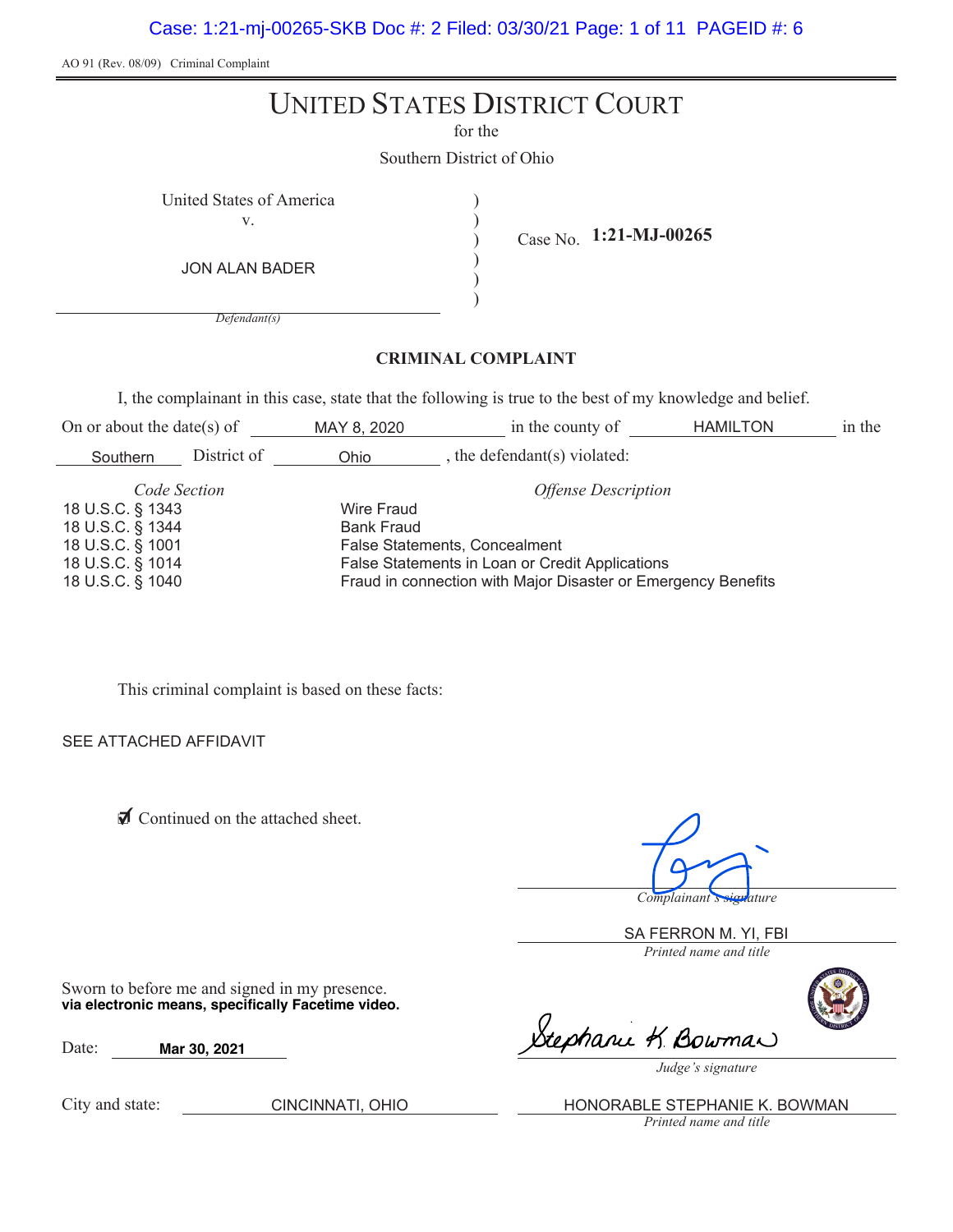Case: 1:21-mj-00265-SKB Doc #: 2 Filed: 03/30/21 Page: 2 of 11 PAGEID #: 7

### **AFFIDAVIT IN SUPPORT OF CRIMINAL COMPLAINT**

I, Ferron M. Yi, being first duly sworn, hereby depose and state as follows:

## **I. INTRODUCTION**

1. I am a Special Agent with the Federal Bureau of Investigation (hereafter "FBI") and have been since February 2020. I am currently assigned to the Complex Financial Crimes Squad of the Cincinnati Division. In this capacity, I investigate matters involving criminal enterprises, white collar crimes, civil rights violations, money laundering, and various types of fraud. Prior to my employment with the FBI, I served as a sworn peace officer in the State of Georgia for over 10 years. I have received training and investigative experience in interviewing and interrogation techniques, arrest procedures, search and seizure, search warrant applications, electronic media and computer investigations, and various other crimes and investigative techniques including Title III investigations. As a FBI Special Agent, I am responsible for the investigation and enforcement of violations of United States law, including laws dealing with bank fraud, wire fraud, disaster fraud, and false statements.

2. I am familiar with the facts and circumstances of this case. The information contained in this affidavit is either personally known to me, based upon my interview of various witnesses and review of various records and publicly available information, or has been relayed to me by other agents or sworn law enforcement personnel. Because this affidavit is being submitted for the limited purpose of obtaining a criminal complaint and arrest warrant, I have not included each and every fact known to me concerning the investigation. I have only set forth facts to establish probable cause for the charges in the complaint.

3. Based on my training and experience and the facts as set forth in this affidavit, there is probable cause to believe that violations of 18 U.S.C. § 1343 (Wire Fraud), 18 U.S.C.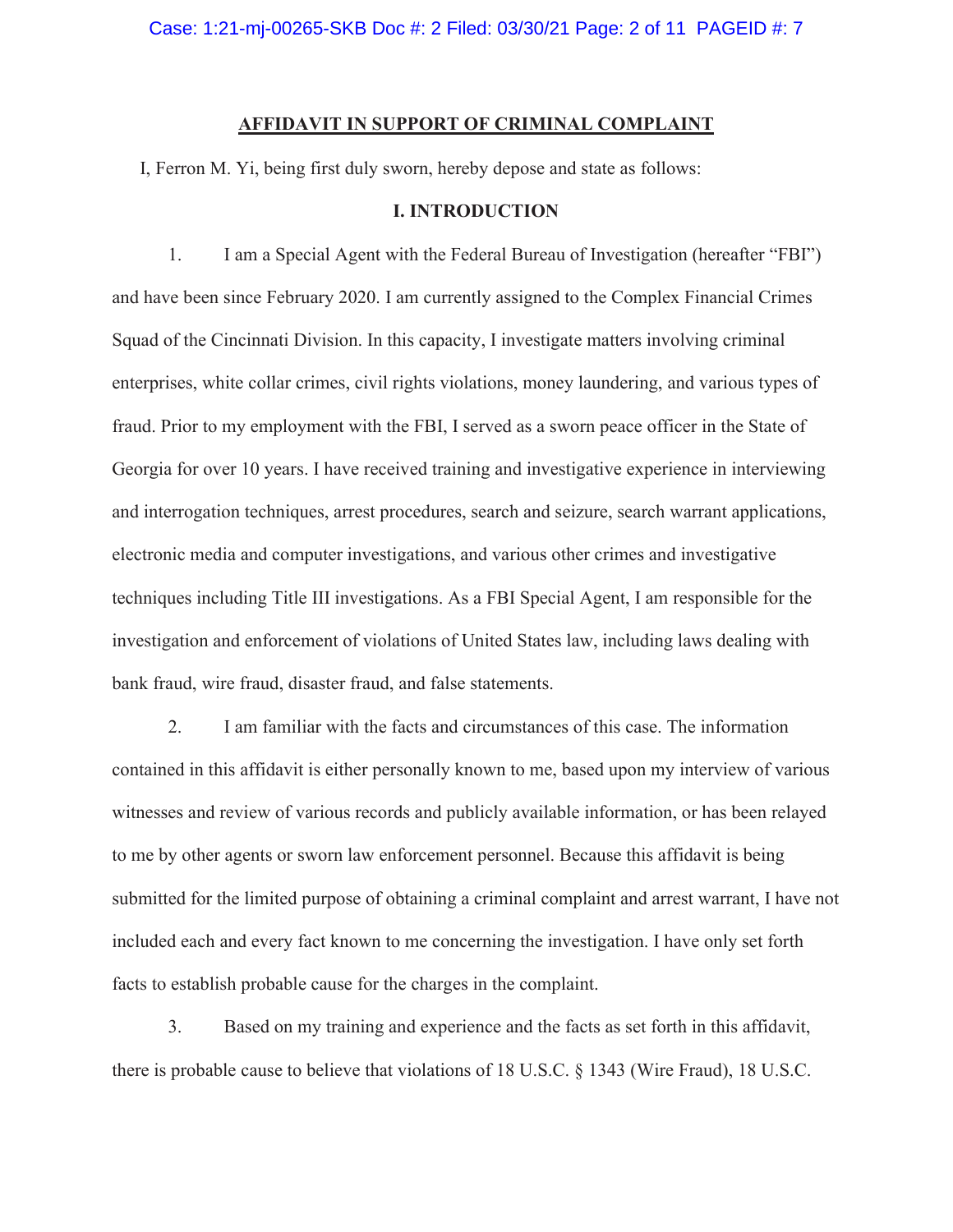§ 1344 (Bank Fraud), 18 U.S.C. § 1040 (Fraud in connection with Major Disaster or Emergency Benefits), 18 U.S.C. § 1014 (False Statements in Loan and Credit Applications), and 18 U.S.C. § 1001 (False Statements, Concealment) among others have been committed by Jon Alan Bader.

## **II. PROBABLE CAUSE**

# **A. The government is investigating fraud involving loan programs designed to assist small businesses during the pandemic.**

4. In approximately October 2020, the FBI initiated an investigation of Jon Alan Bader a/k/a Jon Bader (dob XX/XX/1970) (hereafter "Bader"), an independent contractor and the purported owner of JB Auto Wholesale, LLC, for suspected violations of 18 U.S.C. § 1343 (Wire Fraud) and 18 U.S.C. § 1014 (False Statements in Loan and Credit Applications) among other offenses based on a review of transactional data showing that deposits stemming from Small Business Administration (SBA) programs designed to assist small businesses and their employees during the coronavirus (hereafter "COVID-19") pandemic had been used for purchases and expenses seemingly unrelated to job retention and other permissible business expenses.

5. During a review of Bader's bank records, I discovered that Bader received two Automated Clearing House (hereafter "ACH") credits totaling approximately \$104,900.00 in his First Financial Bank account ending in 7873, which is a personal checking account, comprising of a \$103,900.00 deposit in this account from "SBAD TREAS 310 MISC PAY 291139800273000" on June 26, 2020, and a \$1,000.00 deposit from "SBAD TREAS 310 MISC PAY EIDG: 3305436285" on July 07, 2020.

6. The investigation further revealed that these deposits stemmed from an Economic Injury Disaster Loan (hereafter "EIDL") as well as a \$1,000 EIDL advance. Congress expanded the SBA's EIDL program under the Coronavirus Aid, Relief, and Economic Security (CARES)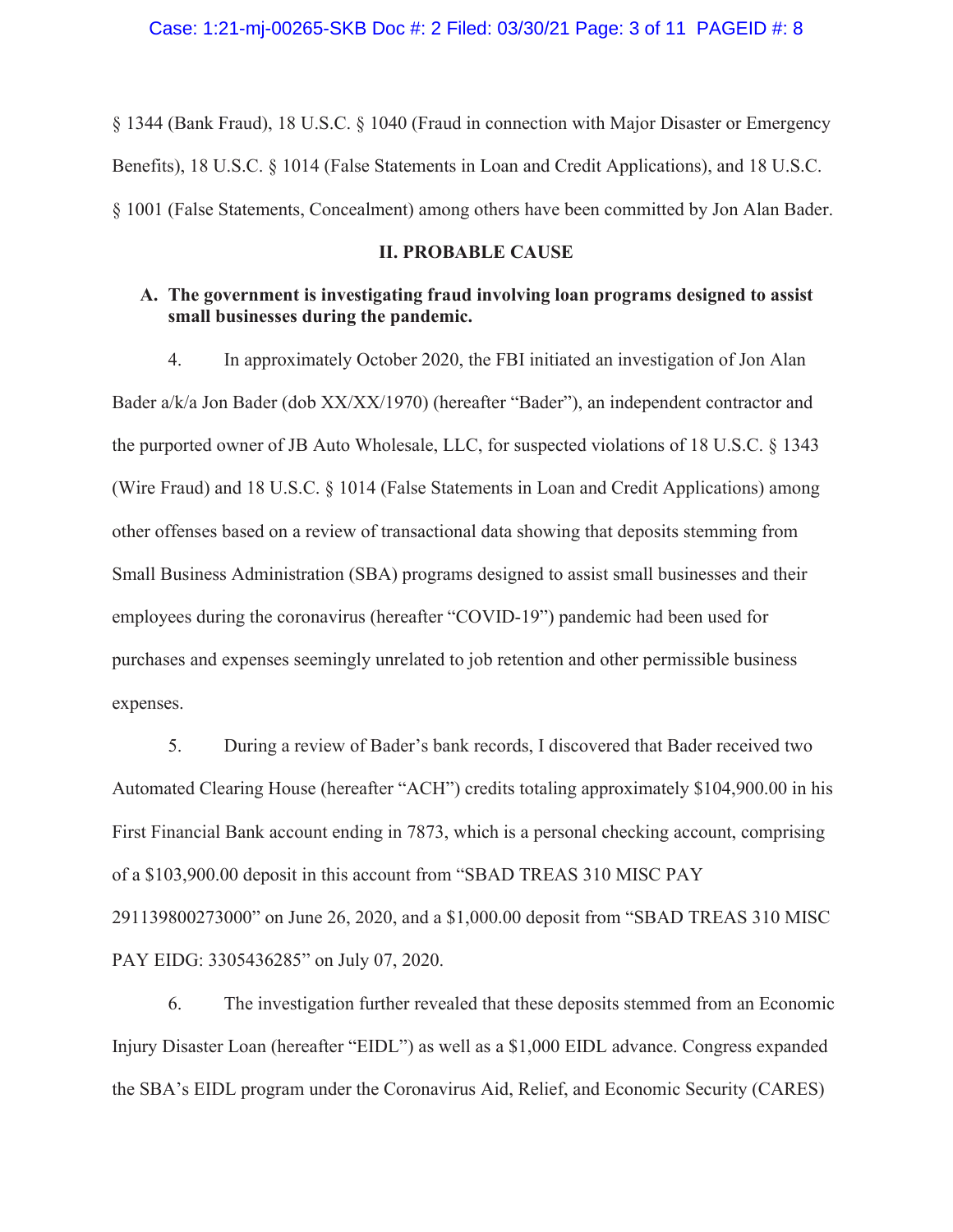## Case: 1:21-mj-00265-SKB Doc #: 2 Filed: 03/30/21 Page: 4 of 11 PAGEID #: 9

Act, a federal law enacted on March 27, 2020, to provide emergency financial assistance to the millions of Americans who are suffering the economic effects caused by the COVID-19 pandemic. Under the CARES Act, the SBA can directly issue EIDLs to provide economic relief to businesses that are currently experiencing a temporary loss of revenue due to COVID-19 by supplying working capital and normal operating expenses such as continuation of health care benefits, rent, utilities, and fixed debt payments. However, EIDL proceeds cannot be used for disbursements of dividends or bonuses or any disbursements to owners, partners, officers, directors, or stockholders, except when directly related to performance of services for the benefit of the company. EIDL proceeds also cannot be used to expand facilities or acquire fixed assets. Moreover, to the extent feasible, borrowers are required to purchase only American-made equipment and products with the proceeds of the EIDL. The amount of EIDL funds a business may receive is generally determined by the number of employees and amount of monthly expenses accrued in the previous year before the pandemic.

7. During the investigation, I also discovered that a month prior to applying for the EIDL, Bader applied for and received a loan for \$20,800.00 under the Paycheck Protection Program (PPP). The SBA PPP was established under the CARES Act to provide monetary assistance for businesses to keep their workforce employed during the COVID-19 crisis. The SBA PPP allows entities to apply for low-interest private loans through participating federally insured financial institutions which are then guaranteed by the SBA. PPP loan proceeds may be used to cover payroll costs, rent, interest, and utilities. The PPP loan application requires the business (through its authorized representative) to acknowledge the program rules and certify eligibility in order to obtain a PPP loan.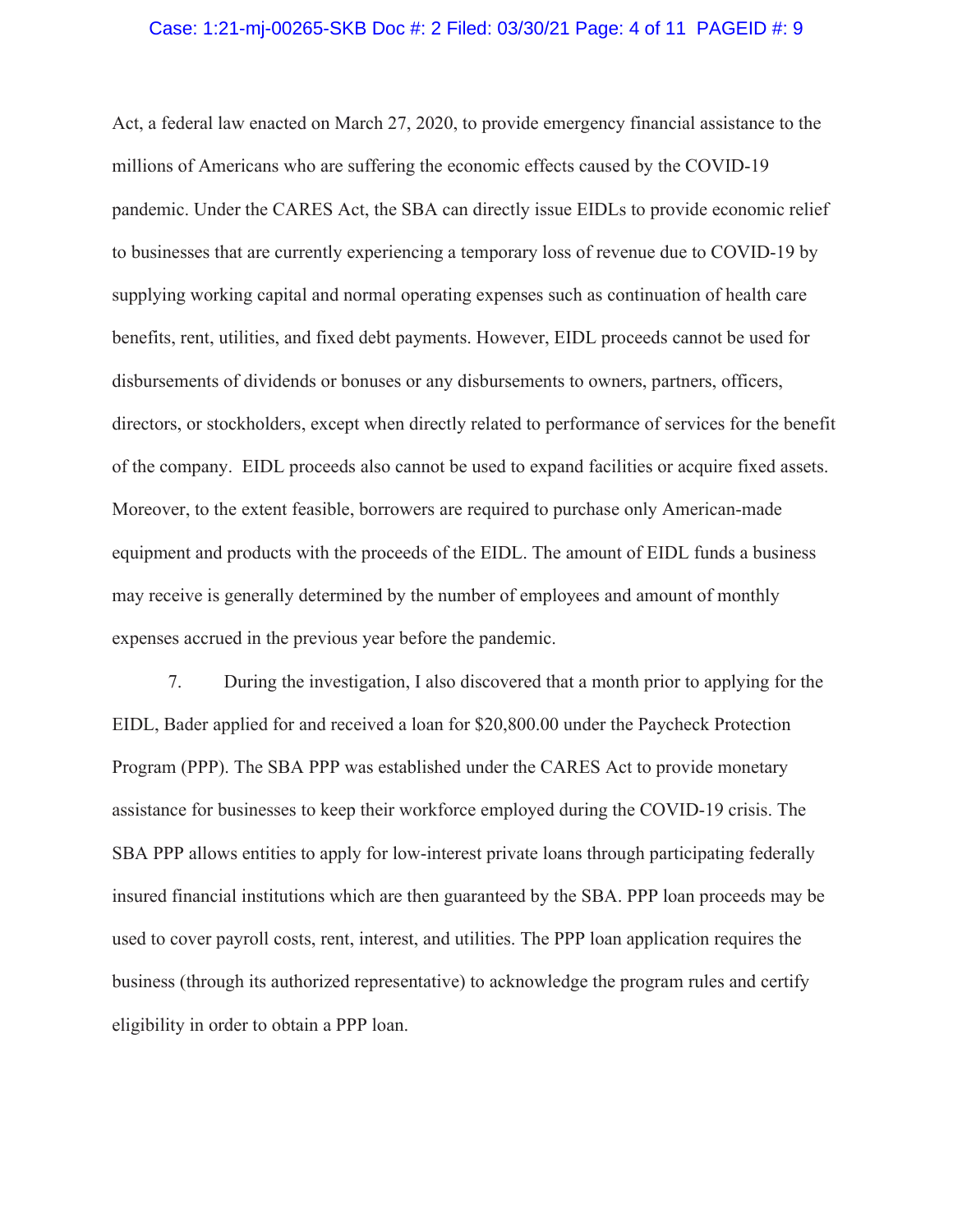#### **B. Evidence suggests the EIDL and PPP loan applications contain false statements.**

8. On or about May 08, 2020, Bader electronically signed a PPP Borrower Application Form through First Financial Bank (FDIC-insured) certifying that he maintained 100 percent ownership of business TIN (EIN, SSN) XXX-XX-3955. In the application, he listed himself to be self-employed, operating under the DBA, Tradename or LLC of JB Auto Wholesale, with an average monthly payroll of \$16,000.00. Bader checked boxes indicating that the PPP loan would be spent fully on payroll and not on "lease/mortgage interest," "utilities," or "other." He additionally certified that "[a]ll SBA loan proceeds w[ould] be used only for business-related purposes as specified in the loan application and consistent with the Paycheck Protection Program Rule." He electronically initialed the following statement:

The funds will be used to retain workers and maintain payroll or make mortgage interest payments, lease payments, and utility payments, as specified under the Paycheck Protection Program Rule; I understand that if the funds are knowingly used for unauthorized purposes, the federal government may hold me legally liable, such as for charges of fraud.

Bader requested a PPP loan amount of \$40,000.00.

9. On May 13, 2020, First Financial Bank issued Business Loan Agreement (loan number 820892130) with a maturity date of May 12, 2022, for borrower "Jon Bader," for the principal amount of \$20,800.00. This amount was directly deposited into Bader's First Financial Bank account ending in 7873.

10. According to the SBA Loan File, on or about June 19, 2020, Bader applied for an EIDL (SBA application number 3305436285) for company legal name "Jon Bader" and company DBA JB Auto Wholesale, listed as a sole proprietorship. On this application, Bader indicated that he was 100 percent owner of this sole proprietorship using Federal Tax Identification Number 27-6683955. Bader stated that his gross revenues for the 12 months prior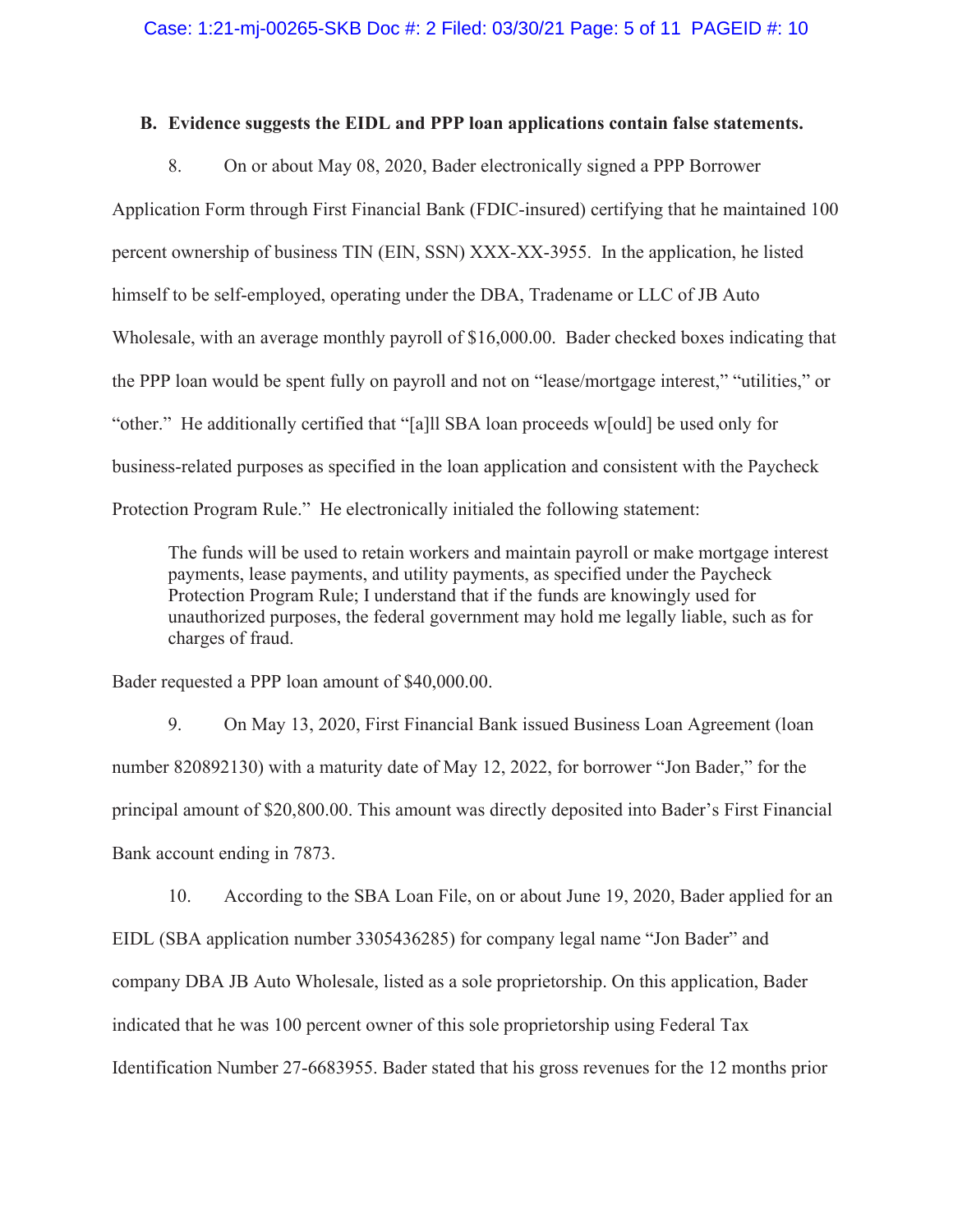#### Case: 1:21-mj-00265-SKB Doc #: 2 Filed: 03/30/21 Page: 6 of 11 PAGEID #: 11

to the COVID-19 disaster was \$210,000.00. In support of his application, Bader submitted IRS Form 1099-MISC<sup>1</sup> issued by International Auto Outlet, 2531 Dixie Highway, Hamilton, Ohio 45015, showing Bader received \$199,654.47 in nonemployee compensation and as state income for the year 2019.

11. On or about June 24, 2020, Bader's SBA application number 3305436285 was funded for approximately \$104,900.00; however, the SBA Loan File notes that there was no score on the credit report, a public records search did not find a business, and a bank account associated with the business could not be verified. Bader used "Docusign" to electronically sign the Loan Authorization and Agreement form with the SBA.

12. An open record review by your affiant revealed that registration of "Domestic for Profit LLC" for business JB Auto Wholesale, LLC, was filed by Bader electronically via LegalZoom with the Ohio Secretary of State and effective on June 30, 2020. Based on my training and experience, your affiant believes this may be indicative of fraud because in order to qualify for a PPP loan, small businesses must have been in operation as of February 15, 2020. Based on my training and experience, a significant source of fraud from SBA programs stems from newly-created businesses ineligible to receive such proceeds. Based on my investigation, there are no public records that indicate that JB Auto Wholesale, LLC was in operation in 2019. Moreover, Bader did not open a business bank account for JB Auto Wholesale, LLC until July 21, 2020 (First Financial Bank basic business checking account ending in 0088).

<sup>&</sup>lt;sup>1</sup> This form is used to prepare and file an information return to report various types of income other than wages, salaries, and tips.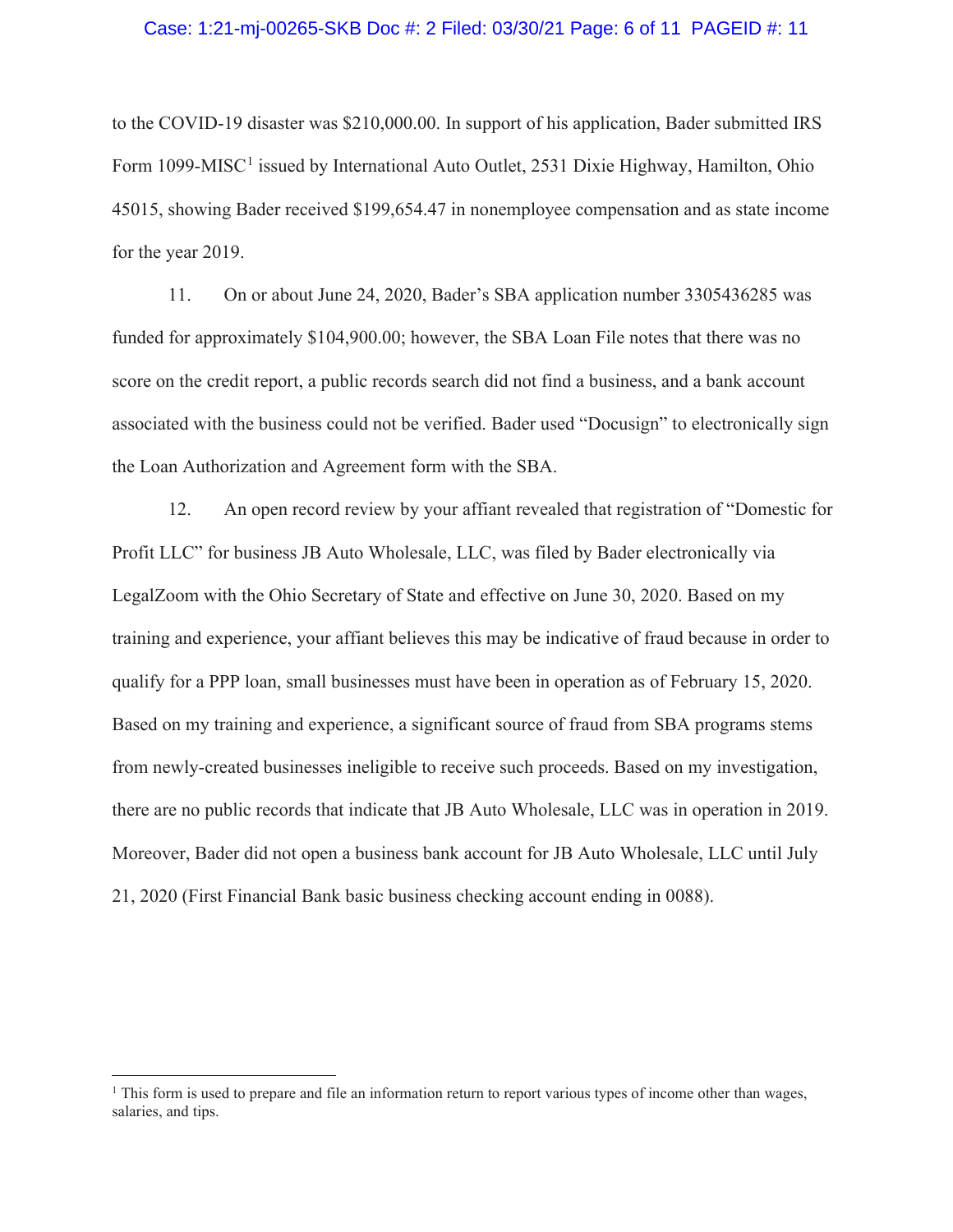# **C. Evidence suggests that Bader used PPP and EIDL loan proceeds for expenditures contrary to SBA program rules.**

13. A review of Bader's associated bank account records ending in 7873 show a series of transactions following receipt of SBA loan proceeds that do not appear to be related to legitimate business expenses or activity. Reviewing Bader's bank account records for the account ending in 7873, from approximately March 2019 to April 2020, prior to receiving the loan proceeds, Bader's normal monthly withdrawals ranged from approximately \$1,000.00 to \$12,000.00. However, Bader's bank records following receipt of the May 13, 2020 PPP loan proceeds show a significant increase in spending. Your affiant knows based on her training and experience that behavioral changes, including increased spending, are often "red flags" for fraud.

14. Specifically, bank records from May 13, 2020 to June 15, 2020 show that Bader made 120 withdrawals or transactions totaling approximately \$16,133.70. Many of these expenses appear to be personal. For example, Bader made various purchases to food delivery and transportation services such as "Door Dash" and "Uber," purchases at various restaurants, including, but not limited to, Smoothie King, Kroger, Twin Peaks, Agave & Rye, Wendy's, Burger King, The Precinct, and Marx Hot Bagels, purchases at various department and retail stores including but not limited to Target, Auto Zone, and Walgreens, as well as purchases that appear to be for gas/travel in Indiana, Kentucky, and Florida. In addition, Bader appears to have transferred funds to Ameritrade presumably to an account held for his personal benefit.<sup>2</sup>

15. The bank statement following receipt of the EIDL proceeds also show significant personal expenditures. In the bank statement comprising the period of June 16, 2020 to July 13, 2020, Bader made 141 withdrawals or transactions totaling approximately \$55,457.09, including purchases to food delivery and transportation services such as "Door Dash" and "Uber,"

<sup>&</sup>lt;sup>2</sup> Bank records also show cash deposits from unknown sources as well as deposits from Ameritrade.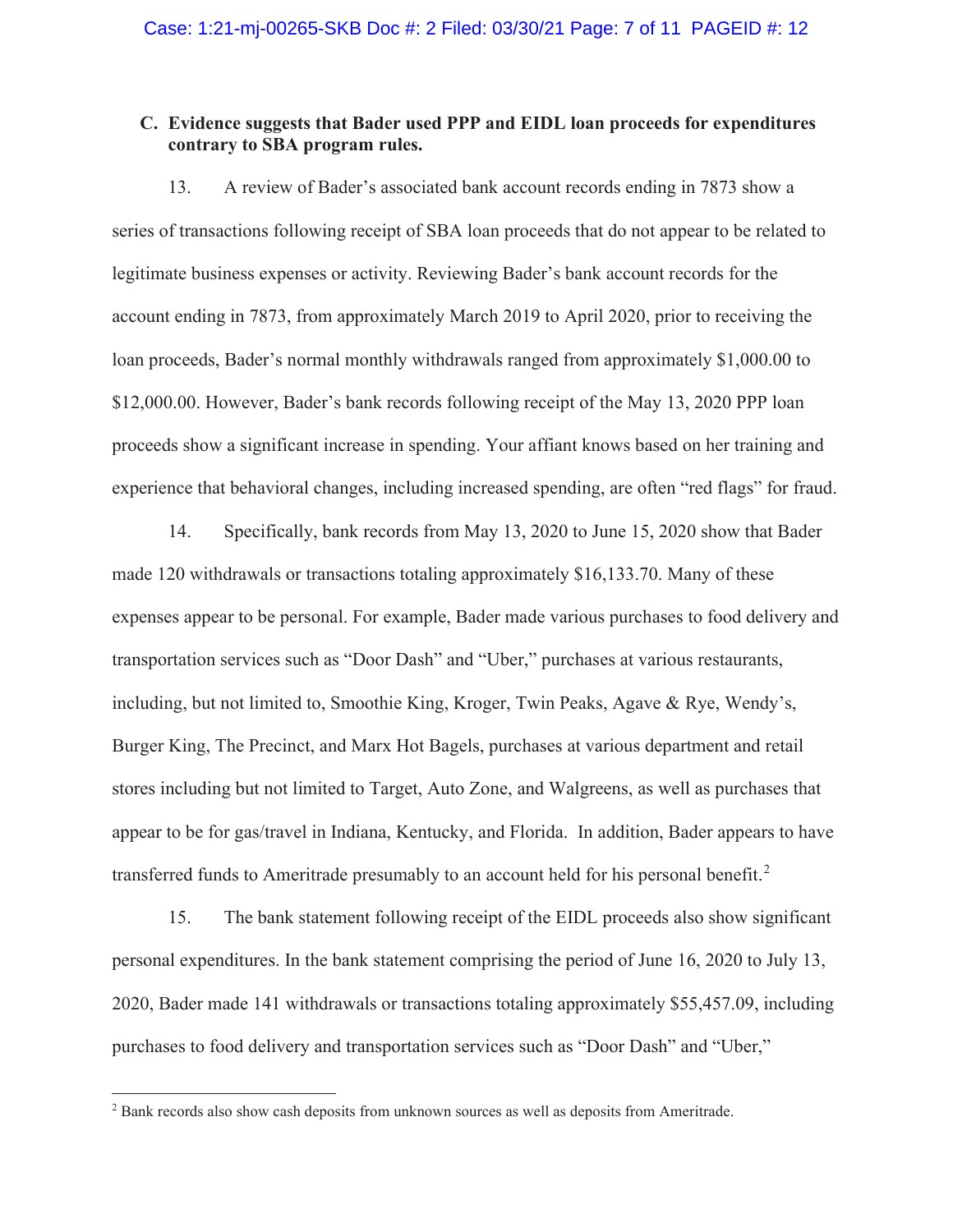## Case: 1:21-mj-00265-SKB Doc #: 2 Filed: 03/30/21 Page: 8 of 11 PAGEID #: 13

purchases at various restaurants including but not limited to, Smoothie King, Gulf Breeze Café, Longhorn Steakhouse, Dairy Queen, Jeff Ruby's and Starbucks, purchases at various department and retail stores including, but not limited to Puma, Lacoste, Saks and Saks off 5<sup>th</sup>, purchases for travel in Sarasota, Florida, and at the Cincinnati Airport, payments for lawn care services (presumably for his residence), and several transactions to Ameritrade.<sup>3</sup>

16. In the following statement, comprising dates of July 14, 2020 to August 10, 2020, Bader made 124 withdrawals or transactions totaling approximately of \$67,499.46 (including deposits from Ameritrade) and made various purchases to food delivery and transportation services such as "Door Dash" and "Uber," purchases at various restaurants including but not limited to, Starbucks, Embers Restaurant, Kroger, McDonald's, and Goldstar, a payment to a KW for a "93 Mercedes"<sup>4</sup> in the amount of \$12,000.00, and two "phone/in-person transfers" totaling \$40,000.00.

17. In addition, from approximately May 13, 2020 to July 28, 2020, Bader wrote the following checks from the account ending in 7873:

- a. \$13,416.66 on May 13, 2020 (cash);
- b. \$3,500.00 on May 15, 2020 (cash);
- c. \$1,132.00 on May 15, 2020 (International Auto Outlet);
- d. \$3,000.00 on May 28, 2020 (cash);
- e. \$1,666.67 on June 05, 2020 (cash);
- f. \$18,654.17 on June 29, 2020 (cash);
- g. \$8,500.00 on July 01, 2020 (cash);
- h. \$8,000.00 on July 10, 2020 (cash);

<sup>&</sup>lt;sup>3</sup> Bank records also show over \$10,000 in deposits from unknown sources.

<sup>4</sup> Upon information and belief, Mercedes Benz only started manufacturing vehicles in the United States in 1995.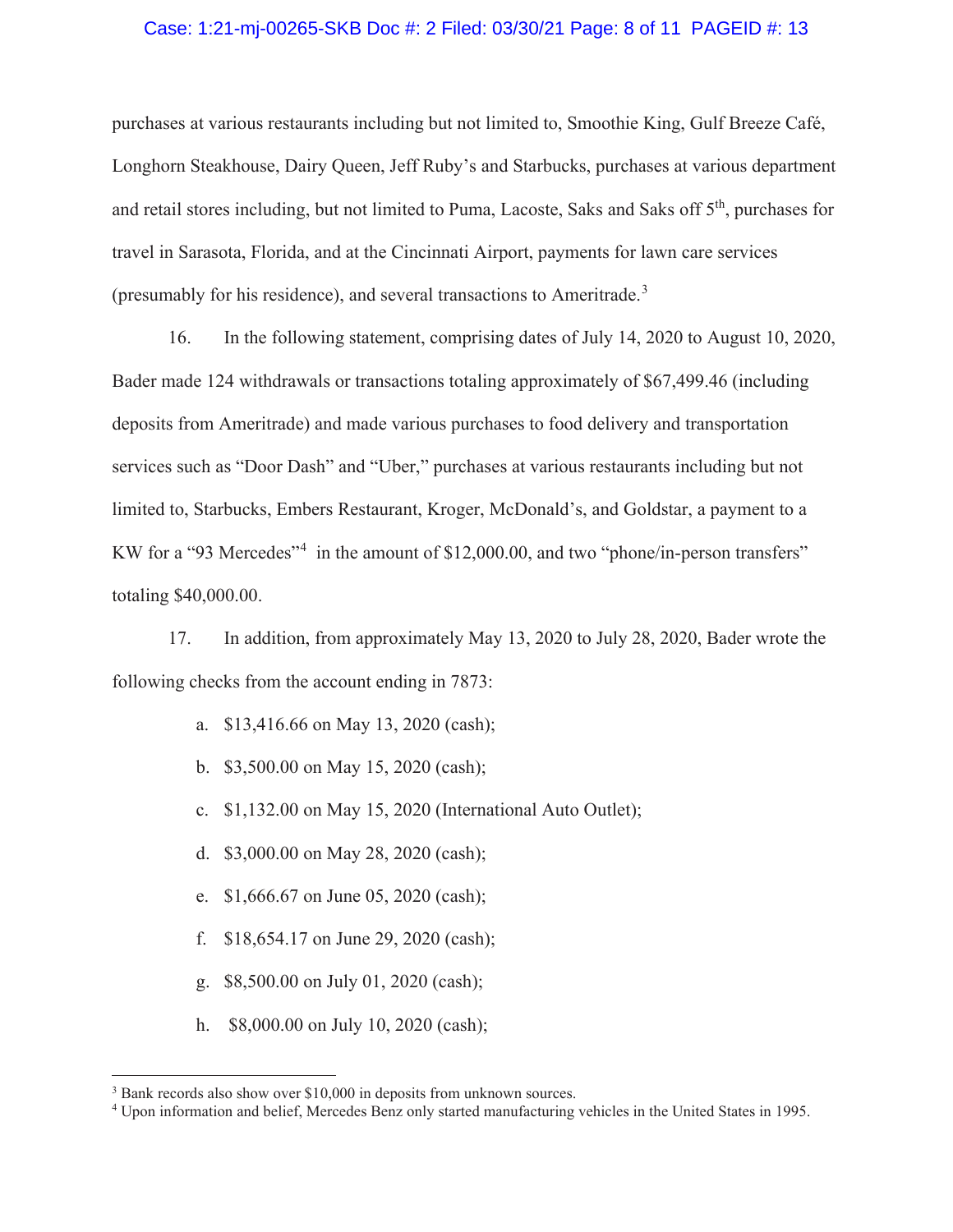- i. \$8,066.67 on July 10, 2020 (to an individual named SK); and
- j. \$300.00 on July 28, 2020 (AMG Dental).

18. None of these checks appear consistent with payroll, rent, or other permitted expenses under the PPP and EIDL programs. Based on my training and experience, the numerous cash transactions also seem calculated to conceal or disguise the nature, the location, the source, the ownership, or the control of the proceeds of the fraud.

19. A review of account records for the business checking account ending in 0088 also show that Bader wrote the following checks to himself between August and the end of October 2020:

- a. \$2,500.00 on August 07, 2020;
- b. \$5,000.00 on August 24, 2020;
- c. \$10,000.00 on September 03, 2020;
- d. \$8,000.00 on September 30, 2020;
- e. \$25,000.00 on October 28, 2020 (counter withdrawal); and
- f. \$15,000.00 on October 30, 2020.

# **D. During an interview with agents, Bader admitted using SBA funds for personal expenses and failed to disclose receiving the \$20,800 PPP loan.**

20. On January 20, 2021, a voluntary interview of Bader was conducted by FBI

Special Agent Ferron Yi and FBI Special Agent Jeremy Overbay at the office of the FBI

Cincinnati, located at 2012 Ronald Reagan Drive, Cincinnati, Ohio 45236, with his attorney,

Robert Kelly (hereafter "Kelly"), present. Bader told agents that he was a self-employed 1099

contractor for International Auto Outlet where he bought and sold cars on behalf of the company.

As a self-employed contractor, Bader stated that his income was wholly commission based and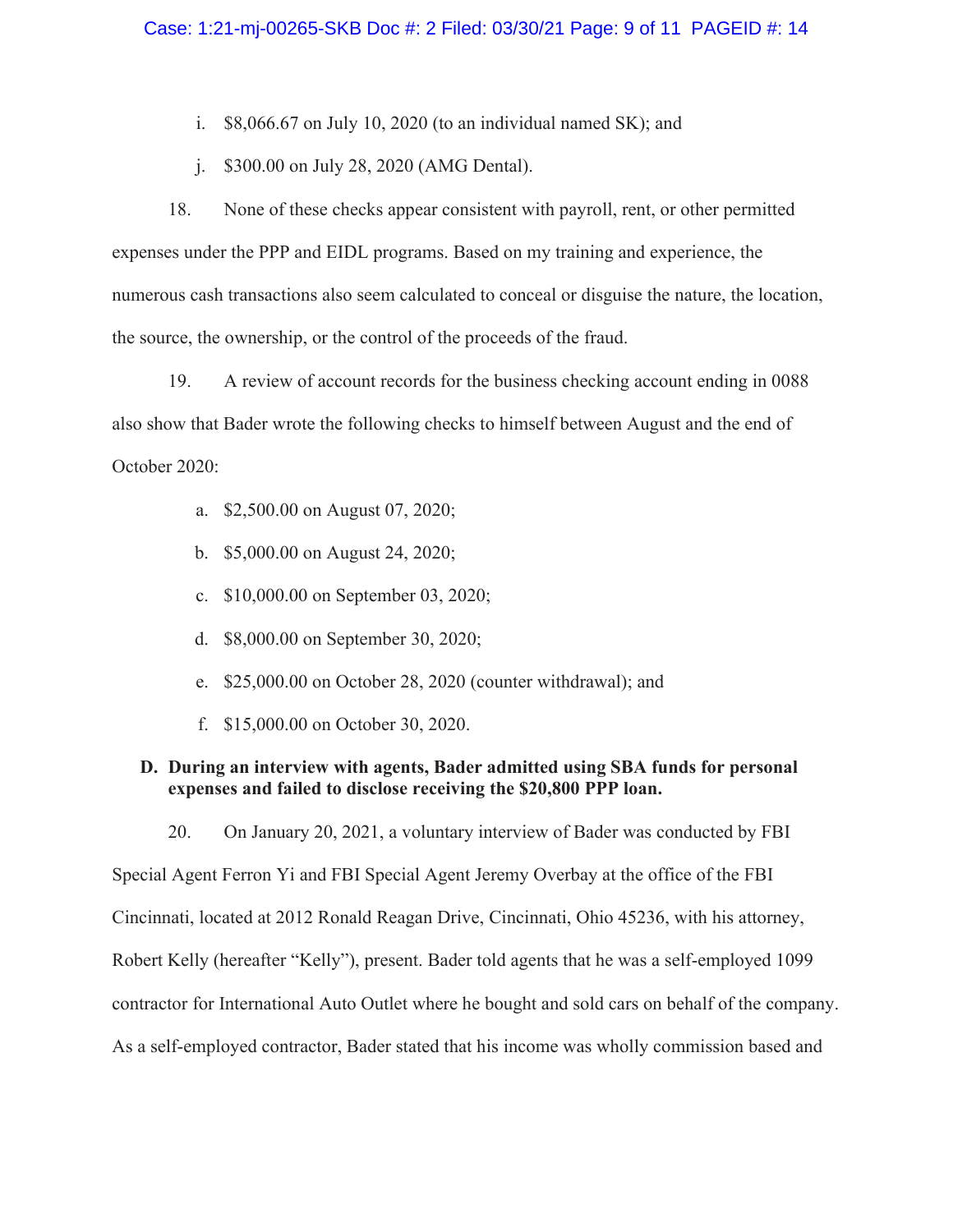## Case: 1:21-mj-00265-SKB Doc #: 2 Filed: 03/30/21 Page: 10 of 11 PAGEID #: 15

most of his sales came from car auctions. Bader claimed that he applied for a PPP<sup>5</sup> in the amount of approximately \$150,000.00 due to the auctions closing because of the COVID-19 pandemic and the uncertainty of when the auctions would reopen; however, according to Bader, he only received \$103,900.00 toward the end of June. Notably, Bader did not disclose to agents that he had received a PPP loan for \$20,800.00 from First Financial Bank in May.

21. Bader claimed that his spending habits did not change once he received the PPP loan. Bader did, however, disclose that on multiple occasions he used PPP funds to travel to Sarasota, Florida to visit his father. Bader also disclosed that he used approximately \$45,000 in "PPP" loan funds to purchase a 1993 Mercedes-Benz 300CE Coupe and a 1995 Mercedes-Benz E320 Convertible.<sup>6</sup> Bader claimed that both classic cars were being maintained in storage and he could potentially sell them in the Spring when the auction market reopened.

22. Based on my training and experience, Bader misused SBA loan funds by making these purchases and expenditures.

 $<sup>5</sup>$  Throughout the interview, Bader referred to the loan as a PPP loan, however, he appears to be referencing the</sup> EIDL.

<sup>&</sup>lt;sup>6</sup> It is unclear that either vehicle would have been manufactured in the United States.